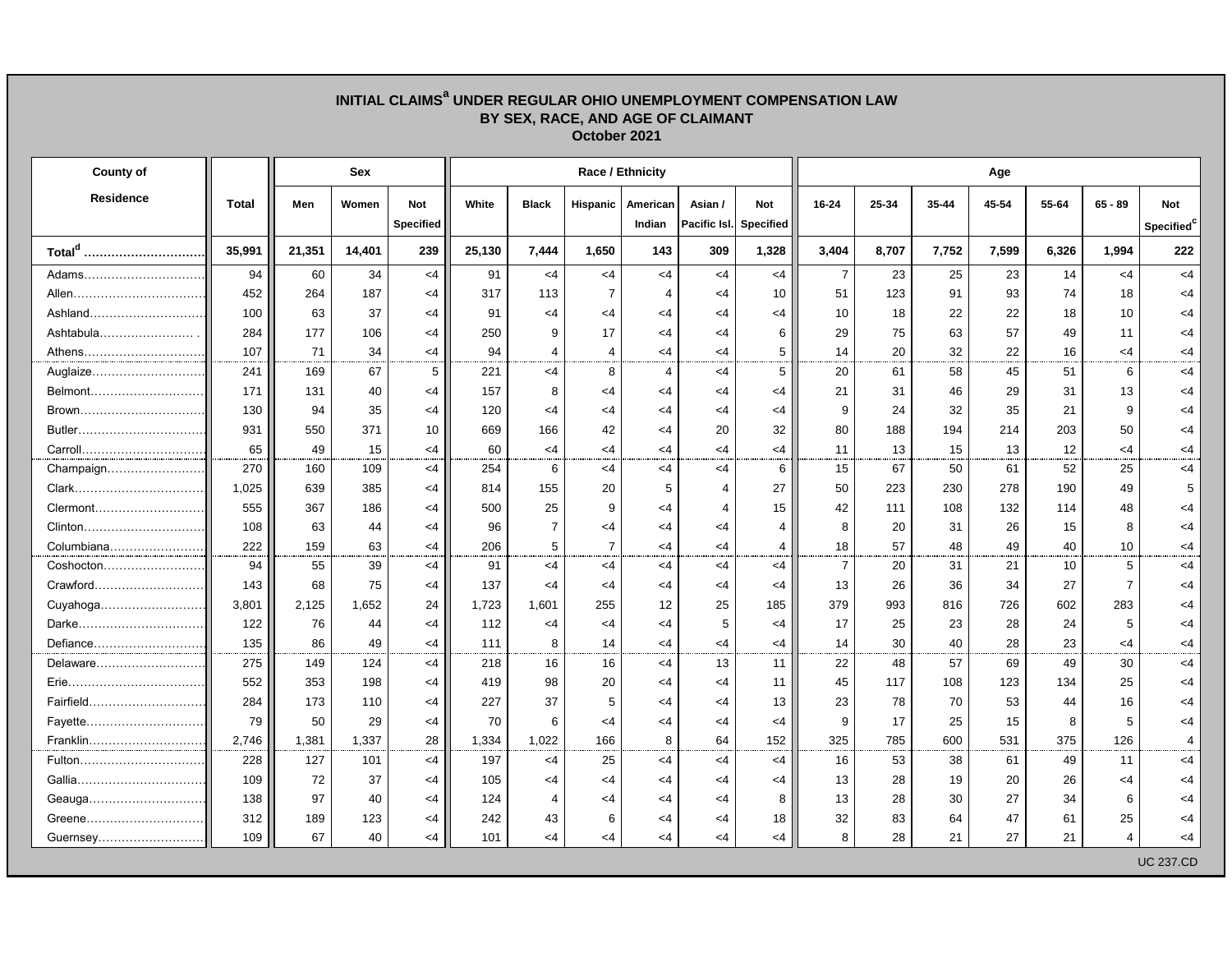## **INITIAL CLAIMS<sup>a</sup> UNDER REGULAR OHIO UNEMPLOYMENT COMPENSATION LAW BY SEX, RACE, AND AGE OF CLAIMANT October 2021**

| <b>County of</b> |       | <b>Sex</b> |       |           |       |                | Race / Ethnicity |                |                |                        | Age            |       |                |       |                |                |                        |  |  |
|------------------|-------|------------|-------|-----------|-------|----------------|------------------|----------------|----------------|------------------------|----------------|-------|----------------|-------|----------------|----------------|------------------------|--|--|
| <b>Residence</b> | Total | Men        | Women | Not       | White | <b>Black</b>   | Hispanic         | American       | Asian /        | Not                    | $16 - 24$      | 25-34 | 35-44          | 45-54 | 55-64          | $65 - 89$      | <b>Not</b>             |  |  |
|                  |       |            |       | Specified |       |                |                  | Indian         |                | Pacific Isl. Specified |                |       |                |       |                |                | Specified <sup>c</sup> |  |  |
| Hamilton         | 1,846 | 1,005      | 828   | 13        | 910   | 787            | 38               | 11             | 21             | 79                     | 200            | 458   | 387            | 356   | 324            | 120            | <4                     |  |  |
| Hancock          | 189   | 107        | 82    | $<$ 4     | 153   | 9              | 23               | $<$ 4          | $<$ 4          | $<$ 4                  | 13             | 39    | 53             | 46    | 33             | 5              | $<$ 4                  |  |  |
| Hardin           | 91    | 53         | 38    | $<$ 4     | 88    | $<$ 4          | $<$ 4            | $<$ 4          | $<$ 4          | $<$ 4                  | $<$ 4          | 27    | 21             | 25    | 14             | $<$ 4          | $<$ 4                  |  |  |
| Harrison         | 40    | 25         | 15    | $<$ 4     | 36    | $<$ 4          | <4               | $<$ 4          | <4             | $<$ 4                  | 5              | 10    | 8              | 8     | 8              | $<$ 4          | <4                     |  |  |
| Henry            | 98    | 72         | 25    | $<$ 4     | 83    | $<$ 4          | 11               | $<$ 4          | $<$ 4          | $<$ 4                  | 11             | 29    | 20             | 18    | 16             | 4              | $<$ 4                  |  |  |
| Highland         | 95    | 51         | 44    | $<$ 4     | 91    | $<$ 4          | <4               | $<$ 4          | $<$ 4          | $<$ 4                  | 12             | 19    | 25             | 18    | 14             | $\overline{7}$ | $<$ 4                  |  |  |
| Hocking          | 87    | 62         | 23    | $<$ 4     | 80    | $\overline{4}$ | <4               | $\leq$ 4       | $<$ 4          | $<$ 4                  | 5              | 15    | 17             | 23    | 18             | 9              | <4                     |  |  |
| Holmes           | 28    | 19         | 8     | $<$ 4     | 27    | $\leq 4$       | $<$ 4            | $<$ 4          | <4             | $<$ 4                  | $<$ 4          | $<$ 4 | $\overline{7}$ | 5     | $\overline{7}$ | $\overline{4}$ | $<$ 4                  |  |  |
| Huron            | 502   | 303        | 197   | $<$ 4     | 406   | 11             | 69               | $<$ 4          | <4             | 11                     | 41             | 97    | 100            | 148   | 105            | 11             | <4                     |  |  |
| Jackson          | 244   | 133        | 110   | $<$ 4     | 233   | $\leq 4$       | $<$ 4            | $\leq 4$       | $<$ 4          | $<$ 4                  | 29             | 58    | 56             | 52    | 41             | $\overline{7}$ | $\leq$ 4               |  |  |
| Jefferson        | 219   | 155        | 63    | $<$ 4     | 189   | 16             | $\overline{4}$   | $<$ 4          | $<$ 4          | 6                      | 17             | 40    | 48             | 47    | 50             | 17             | $<$ 4                  |  |  |
|                  | 185   | 112        | 73    | <4        | 180   | $<$ 4          | $<$ 4            | $<$ 4          | $<$ 4          | $<$ 4                  | 11             | 33    | 35             | 36    | 55             | 15             | $<$ 4                  |  |  |
| Lake             | 488   | 310        | 174   | 4         | 401   | 36             | 25               | $<$ 4          | <4             | 23                     | 24             | 108   | 124            | 93    | 96             | 43             | $<$ 4                  |  |  |
| Lawrence         | 128   | 75         | 53    | <4        | 121   | $\overline{4}$ | <4               | $<$ 4          | <4             | $<$ 4                  | 13             | 29    | 40             | 25    | 17             | 4              | <4                     |  |  |
| Licking          | 320   | 185        | 135   | $<$ 4     | 278   | 25             | 6                | $<$ 4          | $\leq 4$       | 5                      | 30             | 80    | 60             | 70    | 59             | 21             | <4                     |  |  |
| Logan            | 132   | 85         | 46    | $<$ 4     | 116   | 6              | <4               | $<$ 4          | <4             | $\overline{7}$         | 13             | 27    | 29             | 35    | 22             | 6              | <4                     |  |  |
| Lorain           | 1.736 | 1,119      | 612   | 5         | 1,223 | 228            | 228              | $\overline{7}$ | $\overline{4}$ | 46                     | 110            | 414   | 338            | 414   | 389            | 70             | $<$ 4                  |  |  |
| Lucas            | 1,565 | 926        | 624   | 15        | 862   | 504            | 119              | 6              | $<$ 4          | 73                     | 173            | 403   | 383            | 303   | 251            | 49             | <4                     |  |  |
| Madison          | 69    | 35         | 33    | <4        | 59    | $<$ 4          | $<$ 4            | $<$ 4          | <4             | $\overline{4}$         | 5              | 19    | 21             | 11    | 10             | $<$ 4          | $<$ 4                  |  |  |
| Mahoning         | 623   | 365        | 250   | 8         | 434   | 116            | 45               | 5              | $<$ 4          | 21                     | 63             | 153   | 135            | 125   | 102            | 44             | <4                     |  |  |
| Marion           | 128   | 64         | 63    | $<$ 4     | 112   | 8              | $<$ 4            | $<$ 4          | $<$ 4          | $\overline{4}$         | 19             | 29    | 38             | 27    | 13             | $<$ 4          | <4                     |  |  |
| Medina           | 384   | 246        | 136   | $<$ 4     | 348   | 10             | 9                | $<$ 4          | $\overline{4}$ | 11                     | 32             | 62    | 99             | 92    | 69             | 30             | $<$ 4                  |  |  |
| Meigs            | 86    | 64         | 22    | <4        | 81    | $<$ 4          | <4               | $<$ 4          | $\leq$ 4       | $<$ 4                  | 10             | 22    | 23             | 12    | 16             | $<$ 4          | <4                     |  |  |
| Mercer           | 111   | 70         | 41    | $<$ 4     | 103   | 4              | $\overline{4}$   | $<$ 4          | $<$ 4          | $<$ 4                  | 9              | 20    | 22             | 22    | 32             | 6              | $<$ 4                  |  |  |
| Miami            | 205   | 121        | 83    | $<$ 4     | 193   | 6              | 5                | $<$ 4          | $<$ 4          | $<$ 4                  | 16             | 47    | 37             | 47    | 46             | 11             | <4                     |  |  |
| Monroe           | 58    | 47         | 11    | <4        | 57    | $<$ 4          | $<$ 4            | $<$ 4          | <4             | $<$ 4                  | 6              | 12    | 17             | 15    | $\overline{7}$ | $<$ 4          | $<$ 4                  |  |  |
| Montgomery       | 1,511 | 811        | 684   | 16        | 817   | 552            | 48               | 5              | 20             | 69                     | 143            | 402   | 327            | 316   | 252            | 69             | <4                     |  |  |
| Morgan           | 65    | 51         | 14    | <4        | 53    | 9              | <4               | $\leq$ 4       | <4             | $<$ 4                  | 8              | 21    | 14             | 14    | 8              | $\leq$ 4       | <4                     |  |  |
| Morrow           | 92    | 55         | 37    | $<$ 4     | 91    | $\leq 4$       | $<$ 4            | $<$ 4          | $<$ 4          | $<$ 4                  | 5              | 26    | 16             | 24    | 18             | $<$ 4          | <4                     |  |  |
| Muskingum        | 236   | 126        | 109   | $\leq$ 4  | 208   | 15             | <4               | $\leq$ 4       | <4             | 9                      | 19             | 50    | 57             | 65    | 36             | 9              | <4                     |  |  |
| Noble            | 52    | 38         | 14    | $<$ 4     | 52    | $<$ 4          | $<$ 4            | $<$ 4          | <4             | $<$ 4                  | $\overline{7}$ | 8     | 20             | 9     | $\overline{7}$ | $\leq 4$       | <4                     |  |  |
|                  |       |            |       |           |       |                |                  |                |                |                        |                |       |                |       |                |                | <b>UC 237.CD</b>       |  |  |

**2.**